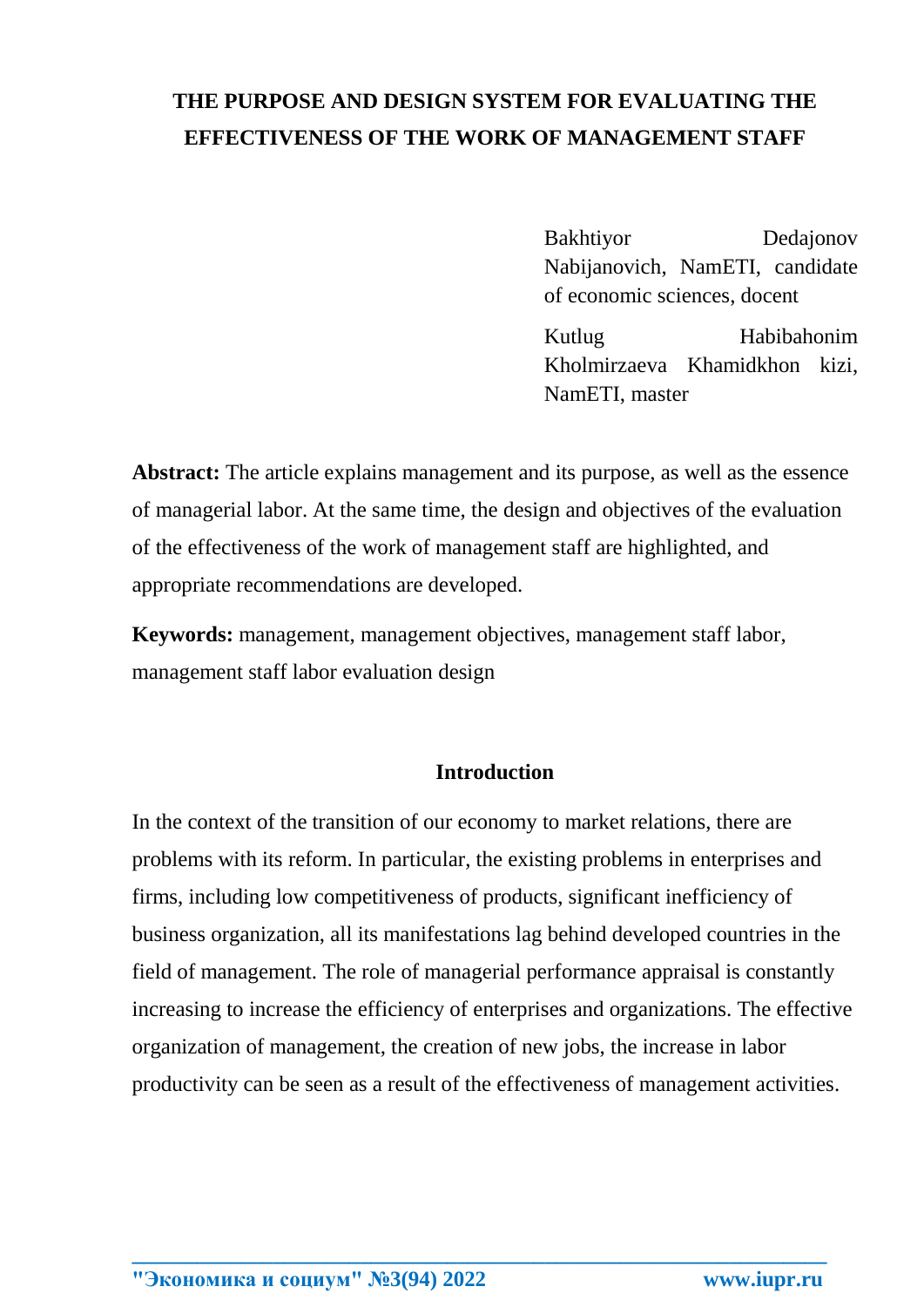According to the head of state, the main criterion in assessing the activities of business entities and new jobs created in each sector, sector, region and district will be the leaders of these structures [1].

The multiplicity and diversity of functions in the activities of managers, including the increasing complexity and importance of management work due to professional differentiation, increases the need to evaluate the work of all categories of managers. Based on the above, one of the most pressing issues today is the assessment and comprehensive analysis of the performance of management staff.

### **The main part**

In an economy, efficiency is often defined as a function of the results achieved on the basis of set goals and the resources expended on it.

The essence of management, its functions and specific features are determined, on the one hand, by the tasks it solves, on the other - by the subject, means and labor of the management labor process. Management labor is a type of mental labor. He does not act directly as the creator of material goods, but productive labor as an integral part of the worker's labor.

The main purpose of management is to create the necessary conditions (organizational, technical, social, psychological, etc.) for the implementation of organizational tasks, to establish harmony between individual labor processes, to coordinate the joint activities of employees to achieve clearly planned results.

Thus, management is primarily concerned with working with people and serving as an object of influence that controls their performance. The labor activity of people in production as a subject of managerial labor can indirectly act as information in various forms. Information is the specific object of management work. In this regard, management labor is informative. It combines creative, logical and technical operations related to information processing and has the property of exchanging information about the activity between the subject of management and the object. It should be noted that the specifics of the tasks to be solved in the field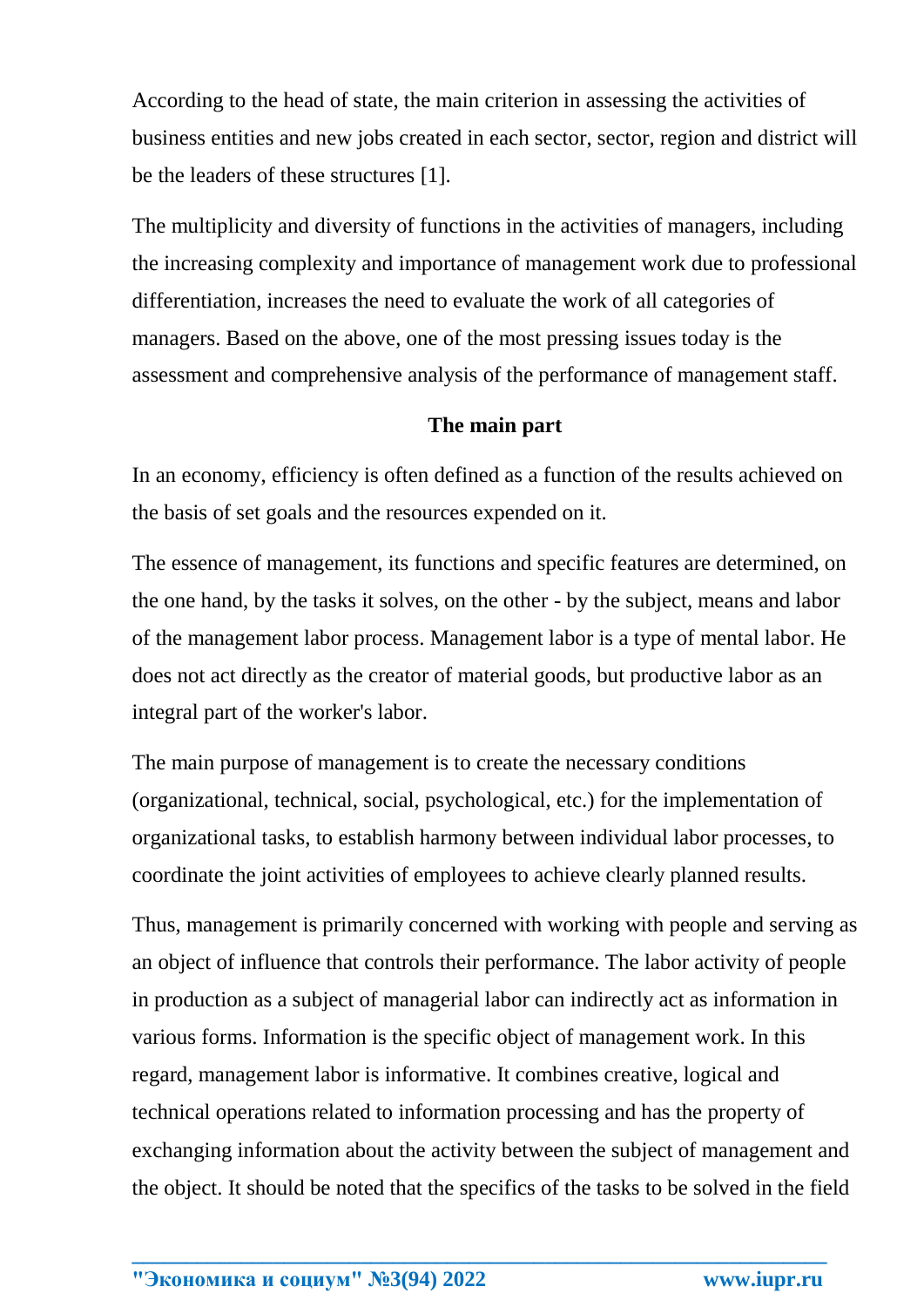of management mainly depend on the definition of goals, the development of methods and forms of achieving them, as well as the organization of joint activities of members of the organization.

The work of management staff is a special form of human labor, which is divided on the basis of the division of labor in society and cooperation. This is an objectively necessary condition not only for the development of social production, but also for society as a whole [4]. The evaluation of the performance of each employee is aimed at determining the level of efficiency of his work. Evaluation of human resources has the following objectives:

- increase the efficiency of staff;
- Assignment of decent wages to employees;
- decision-making related to the employee's career [5].

Labor efficiency of management means a measure (level) of compliance of their labor costs and results with the criteria that characterize the achievement of the goals (objectives) of the enterprise.

The performance appraisal system of management is understood as a set of interrelated actions consisting of the development and implementation of the performance appraisal process.

The following stages of designing management performance appraisal systems can be distinguished:

- 1) preparation;
- 2) project development stage;
- 3) the stage of implementation of the experiment;
- 4) the final stage.

Preparatory stage. At this stage, first of all, the goals and objectives of the system are determined by the economic and social conditions developed in the enterprise.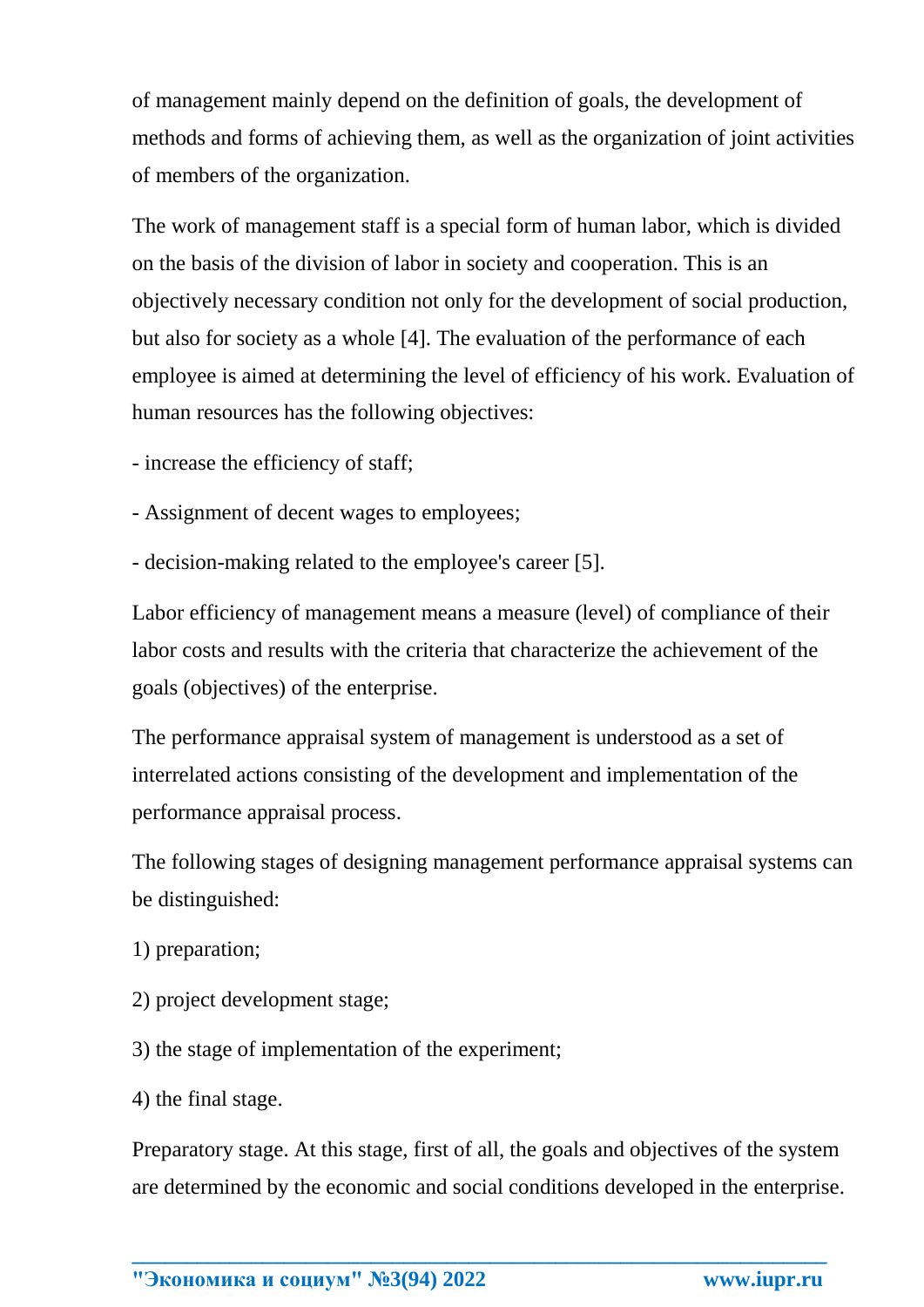Project development phase. The design of the system is carried out in accordance with the general principles of performance appraisal of management staff and on the basis of specific approaches to the assessment of individual and team work.

The implementation phase of the experiment. The purpose of this phase is to check the practical operation of the system and make the necessary changes to the decisions made. It is necessary to widely discuss the results of the experiment, summarize the views and suggestions expressed.

The final stage. At this stage, taking into account the results of the experiments, the final version of the system design is formed and the system implementation mechanism is developed [3].

The result of managerial labor is, as a rule, the results of the company's work: profit growth, market share, growth in the number of customers, as well as the socio-economic working conditions of employees (salary growth, increased benefits). The results of the work of specialists are determined by the volume, quality and timeliness of the tasks assigned to him. The performance appraisal of executives will focus on achieving three objectives: administrative, informational, and incentive.

Administrative purposes. Evaluation of the employee's performance administrative - incentives, dismissals; transfer to another job; encouragement, punishment; training, referral for retraining; such as termination of the employment contract.

Informative goals. Assessment allows you to provide information about the relative level of labor. The strengths and weaknesses of labor are identified.

Incentive goals. Evaluation is the most important reason for behavior, and it allows us to objectively reward their work as a result of identifying strong employees.

In assessing the work of managers and specialists in foreign companies, the test method is also used - mental abilities, skills and qualifications, professional, personal tests.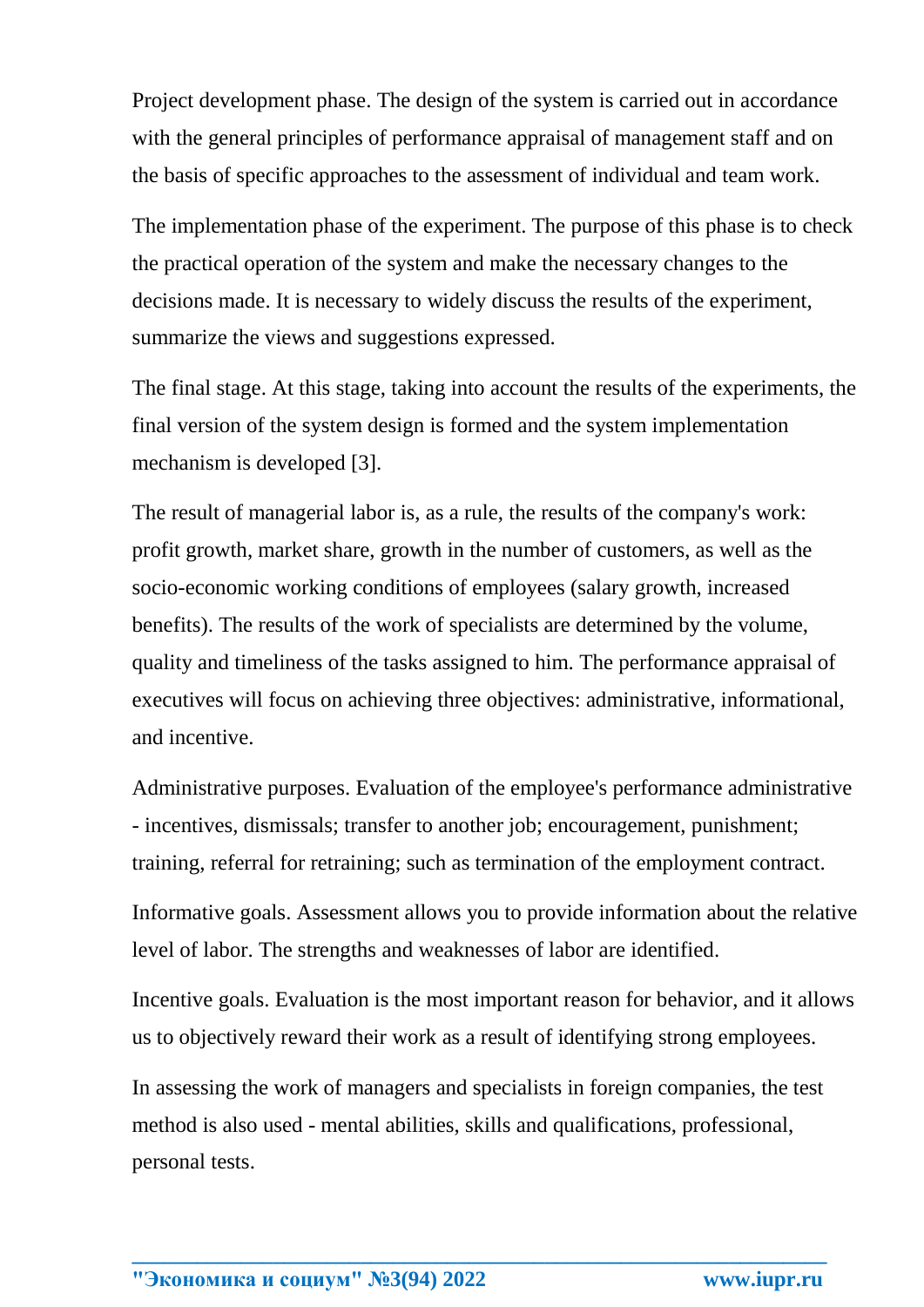## **Conclusions and suggestions**

The main purpose of evaluating the effectiveness of management work is to improve the quality of work of employees, a process that is of great importance for long-term wage setting, as well as for training and development purposes [2].

Based on the results of the study, we recommend the following in order to increase the efficiency of management staff in enterprises: the division of labor of subordinates on a scientific basis; organization of an effective system of workplace maintenance; improving working conditions, shaping occupational safety and health; optimization of work and rest regimes; introduction of optimal methods of work, organization of industrial education, training; expansion of scientific and technical information; strengthening of production and labor discipline, formation of a sense of responsibility, formation of creative initiative, creation of an effective information system in the internal and external environment of the enterprise, development of an effective communication system in the enterprise; increase the social efficiency of management labor; practical application of new ways of motivation, overcoming the psychological barrier between the manager and subordinates; we think it should form a friendly relationship in the team and so on.

Hence, effective management affects all aspects of an organization's operations. Therefore, we believe that each company should evaluate the effectiveness of management and develop various measures to improve it. This helps to increase the efficiency of the whole enterprise.

### **List of used literature**

1.Address of the President of the Republic of Uzbekistan Shavkat Mirziyoyev to the Oliy Majlis. "People's Word" January 25, 2020, №19 (7521).

2.Dedajanov, B. N., &Kholmirzaeva, K. H. (2021). Managerial Effectiveness: Content, Evaluation and Recommendations. *Account and Financial Management Journal*, *6*(5), 2318-2323.